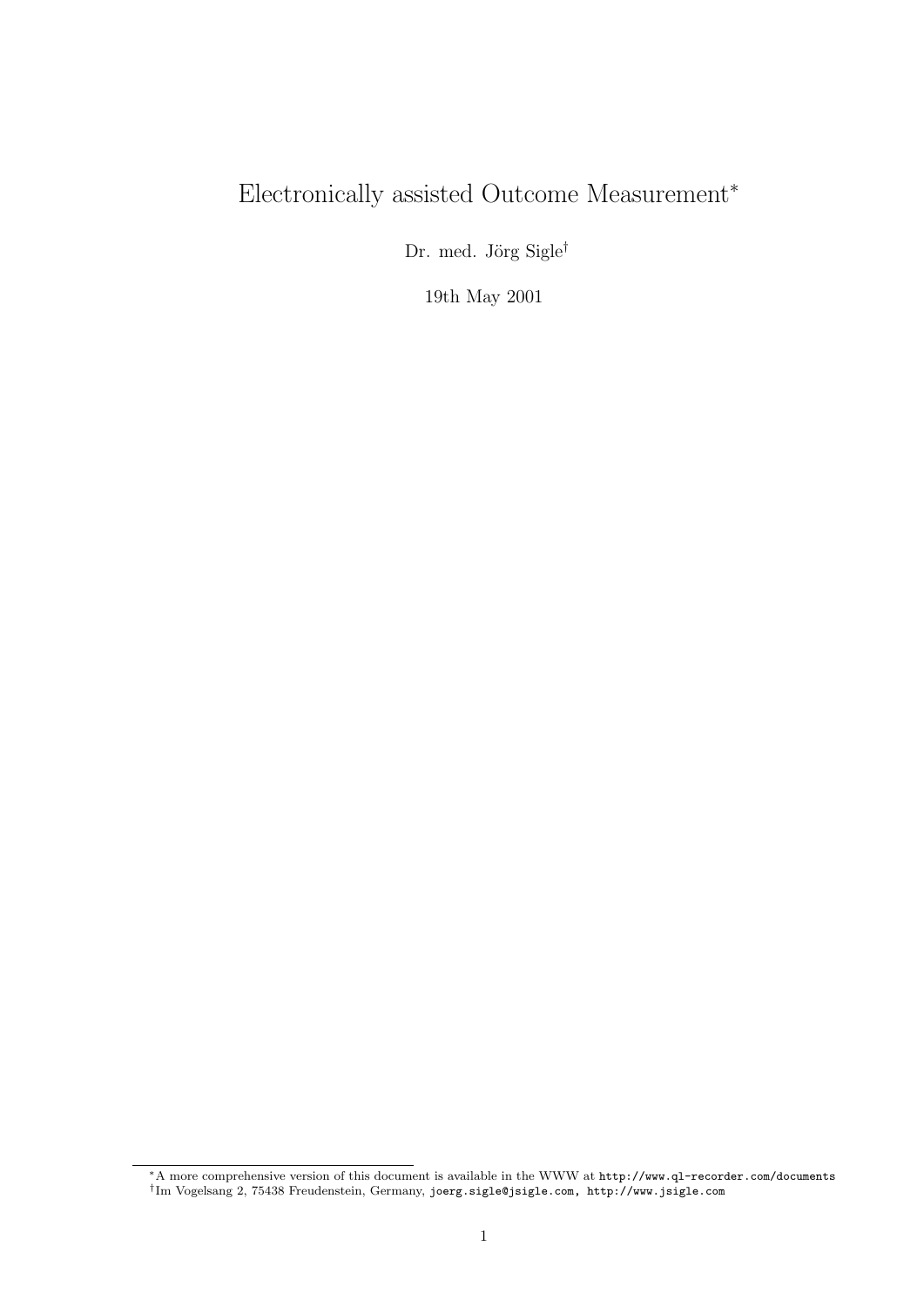### Summary

Whoever evaluates results of diagnostic or therapeutic measures, performs Outcome Measurement. To be useful, measures must either improve the time or the quality of survival of patients. If valid instruments for Outcome Measurement are applied correctly, their results belong to the strongest parameters with the highest prognostic importance in medical research.

Expenses for patient assessments using questionnaires can be reduced by means of information technology. At the same time, they improve data quality and data availability. They enable physicians to incorporate computed test results into consultations immediately after the assessment. Analyses of data from multiple centers can be carried out years after the original assessments without any special preparations, even when this was not originally planned. These possibilities are rendered by a generic tool for data collection, the Quality-of-Life-Recorder.

Electronically collected data can be used and communicated in a variety of ways. Technical solutions can implement almost anything desired, but they have to be tuned exactly to match each specific task. To do this, and also to protect collected data appropriately, special knowledge is required. Good staff training is absolutely necessary for all tasks in the area of Outcome Measurement - for study design as well as for performing assessments or for evaluation of published studies. Some other non-technical requirements must be met as well.

Using currently available tools, routine Outcome Measurement, one possibility of doing research within routine care, can be implemented on a high level immediately. Its results would be very valuable for physicians, patients and society, and would satisfy an actual and urgent requirement: they alone enable us to allocate the limited ressources of our healthcare system to a selection of measures with proven benefit for patients.

It is now within the responsibility of political and administrative authorities to request data supporting the benefit of applied medical measures from those who apply them, and to provide required ressources for routine Outcome Measurement, and to support respective activities.

# 1 Introduction

Asking patients to assess their own health related quality of life (QL), has been shown to be a valuable tool to assess results of medical measures (Outcome Measurement). The method is of similar interest for both smaller or multicenter studies. However, merely at a few locations, quality of life is currently measured routinely, thereby integrating outcome research into routine patient care. This is due to a lack of knowledge about its value, and due to practical obstacles, like a lack of infrastructure and funding [5]. Currently available tools can help in overcoming these obstacles [8].

This text explains how modern technology can enable its users to carry out QL-measurements with high data quality and data availability. It shows criteria which should be met by an electronic questionnaire and which are actually met by the provided example of the Quality-of-Life-Recorder using AnyQuest for Windows. The text may serve either to improve your understanding of existing systems, or as a checklist for future projects.

Following this part, readers with less interest in technical details will find non-technical requirements for reasonable collection of high quality and useful data. Just as anywhere else, valuable information to be acquired from patient assessment must be paid for. Expenses, however, are relatively small in comparison with other medical areas; costs are caused mainly by the acquisition of technical equipment and know-how. Time is required for staff trainig, collection and evaluation of data, and for discussion of results. An important precondition to meet all non-technical requirements is a change of attidudes away from waiting for external pressure, and towards one's own creative activity.

Beginning with the current situation, looking at technical possibilities, and finally suggesting to use them reasonably, this text describes the way towards feasible, widely available Outcome Measurement by means of presenting electronic questionnaires to patients.

Basic information about Outcome Measurement can be found in [2, 3, 4, 5, 6, 8, 9, 7]. In the [11], you can find the working software of the QL-Recorder, a questionnaire library, drafted project designs, users'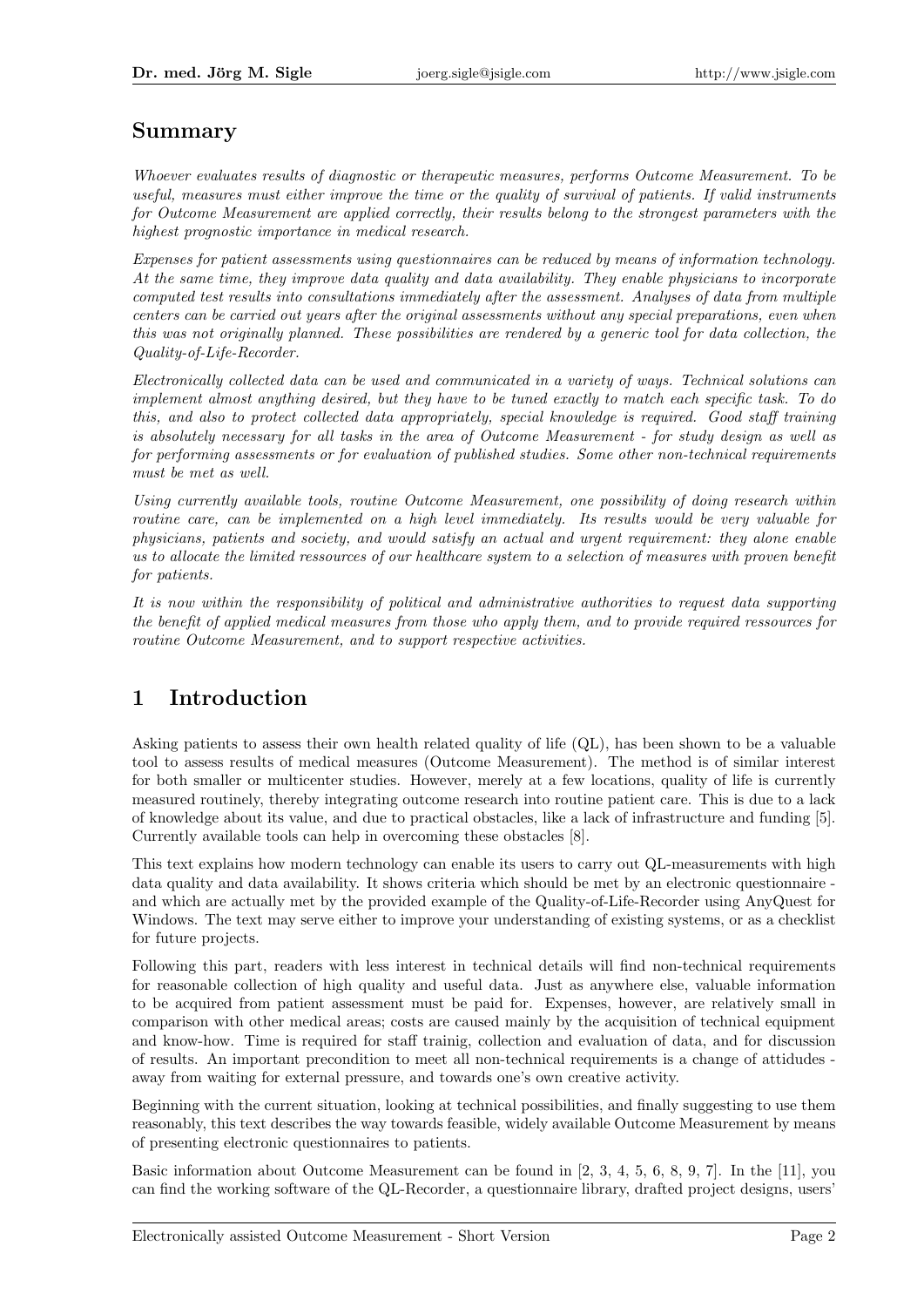and service providers' addresses, and literature, including a more comprehensive version of this text [14], which also discusses different technical approaches.

#### 2 Why e-Outcome Measurement? - and how?

Conventionally, patients are presented paper questionnaires. Not before such a questionnaire has been returned, staff can verify the readability, completeness and content related correctness of given answers. If the patient does not remain to be available, identified errors cannot be corrected anymore. Any manual data entry into data processing system should be carried out twice, to identify - regularly occuring - typing errors. Only afterwards, technical systems can assist in evaluating the answers. Within this process, many tasks require concentrated working. This fact limits the capacity available for patient assessments by questionnaires, causes relatively high costs and makes it difficult or impossible to use the routine, widespread use of patient assessments by questionnaires in research and medical practice. Respective studies additionally show only a moderate data quality - either, because questionnaires can't be evaluated partially, because questions have been overlooked, or because questionnaires from individual patients are missing completely.

Easier, everything would be, if a patient could fill in an electronic questionnaire by himself without any assistance. The tool should check given answers for completeness and formal correctness, calculate results and provide them for further processing. All of these steps should occur invisibly, automatically, fast and reliably. The final product - high quality data inside an electronic system, completely processed and, optionally, printed out - should be available immediately after a questionnaire administration. Such a system would enable its users to administer questionnaires to patients in routine care; results could even be used in the directly following consultation.

There are two approaches towards an electronically supported patient assessment with questionnaires:

Off-line-methods: The patient completes the usual paper questionnaire. Staff takes care of its further handling; answers are, usually at another place and later on, fed into an electronic system. This process can run automatically or semi-automatically (e.g. via scanner, fax, digitizer...). Because of this, data quality cannot be ensured immediately and completely automatically. Such methods are especially apt to widespread or multicentric data collections, when technical infrastructure is limited, and restrictions regarding data quality and the speed of data availability are accepted.

On-line-methods: The patient completes the questionnaire directly at the electronic system. Only on-line-methods can avoid any expenses for handling questionnaires. Only they enable interactive and multi-media-questionnaires, can record data regarding the place, the time and the duration of the assessment automatically, and make available recorded data in automatically ensured quality immediately for any further processing. These advantages are essential, when questionnaire results shall be used in an immediately following consultation. Only such a system can also provide the information, whether an individual patient has been assessed at all, at any given time. Only by this information can it be ensured that, for example, every patient within a follow-up program completes a questionnaire during each visit - and does this reliably, before he has left the clinic again.

Finally, it has been shown that electronic qustionnaires are well accepted by patients, and that they can collect data more completely and better than paper questionnaires or even interviews (literature in [8]).

An ideal electronic tool should be able to work with a variety of questionnaires. A library of electronic questionnaires should already exist. Persons with basic IT related knowledge should be able to transfer paper questionnaires onto the system. Data from arbitrary questionnaires should be provided in a persistent format via open, well documented interfaces. If possible, one should be able to configure the system for specific projects without technical specialists' knowledge. It should be possible to distribute existing configurations to multiple users easily. Specific requirements regarding hard- and softwareinfrastructure should be small, existing equipment should be supported as good as possible. From the beginning to a completed application, including the evaluation of data, cost should remain as small as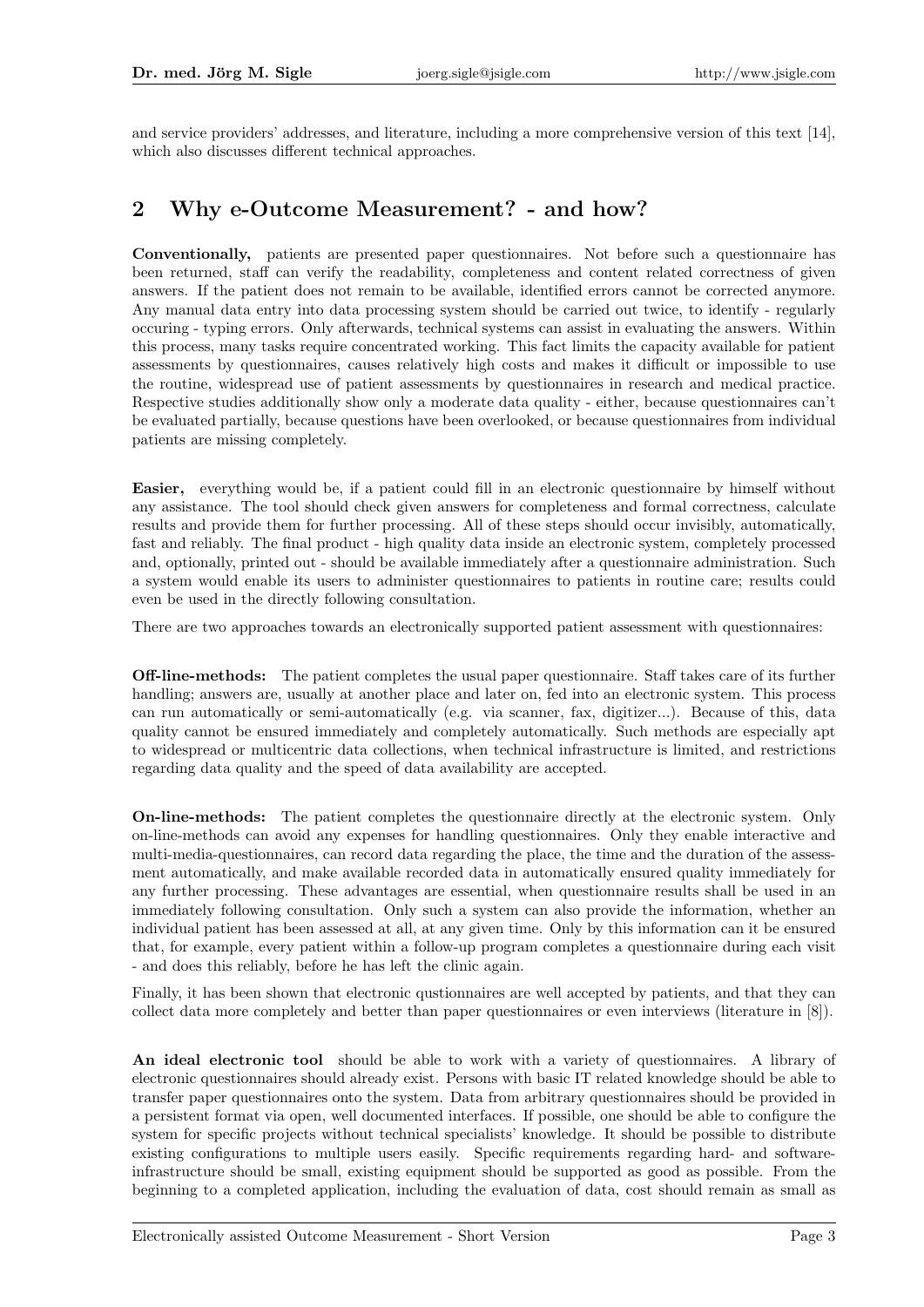possible - and, most important: should be clearly defined - including one-time-investments, operating costs and staff working time.

As smaller steps are usually taken more easily, it would finally be fine, if the same system could be introduced in a simple, autonomously working version, and could be integrated in existing IT environments for more complex projects later on.

Focussing, and the modular approach. An electronic questionnaire may focus on the collection of data through the man-machine-interface, and on providing collected data. Tools for statistical evaluation, visualisation, storage and organisation inside of data-bases, encryption, transmission through electronic networks including the internet, even for automatic presentation of an existing questionnaire according to a specific schedule, are available as required already. In no case, it is necessary to re-implement a functionality available in standard applications already - to include staff positions for IT experts in publicly funded projects for this purpose, does not constitute any scientific achievement, but is at least questionable. A modular approach which uses externally available components leads to faster development, better stability, longer lasting usability, more flexibility and openness for third party systems.

Generation and maintenance of electronic questionnaires. Users with general IT knowledge should be able to transfer their own questionnaires onto the electronic system, and should receive usable results from questionnaire administrations fast. For this purpose, questionnaire primers with good layout should be available. The process of generating and editing questionnaire definitions should be clearly documented. Of course, it should be possible to edit existing questionnaire definitions later on, either within a dedicated editing environment, or using external programs - or using both of these tools. The generation of versions for different languages out of an existing electronic questionnaire should be possible efficiently. It should be possible to combine layouts and individual parts of existing questionnaires, and to recycle them. When paper questionnaires are transferred to the system, it should be possible to use available ressources, for example files generated with a wordprocessor or available in the PDF format, in order to avoid the necessity of typing them again or of copying them word-by-word or sentenceby-sentence. In the other direction, it should also be possible to export the contents of an electronic questionnaire in a format which is simple, text-based, and self-documenting.

Closed systems, where questionnaire definitions only exist as entries in specifically prepared data-bases and fixed evaluation algorithms, which can only be understood and edited by experts, will in the long term probably lead to high costs and dependance from one supplier, or to impossibility of maitainance and ongoing development of the system. This can hardly be one of the expected long-term consequences of the public funding of scientific research.

Documentation and user support. Each tool for electronic patient assessment by questionnaires should be documented completely. If a data-base system is used, documentation must cover this system as well. It must describe, which software under which operating system may be required to access data later on, and how any tables ("relations") used for data storage are organised. Tutorials, videos and similar material should support local users in learning how to use the system. These tutorials should mention basic aspects of patient assessment (no interference, while a patient selects answers!) and general aspects of data collection (data protection!), and should facilitate the access to more specific sources of information. For advanced or specifically qualified users, the system should be easily integratable into existing IT environments. Some person should be there to help in case of questions, to participate in the implementation of advanced projects, or to recommend third party support.

Most simple handling - and special possibilities. Patients should be able to complete electronic questionnaires on their own. Neither an introduction nor formal training should be necessary. These requirements call for an extremely simple man-machine-interface. A user-interface alike the more or less interactive forms, which are commonly used in contemporary software or in the WWW, is not something easy to use for persons without experiences in computer use. The same is true for devices with a display with limited readability, or offering a number of buttons with different functions to be understood and used. Depending on the target population, study design and budget, a variety of solutions are available, which are described in [8] and [14]. Additionally, some hints regarding hardware selection are included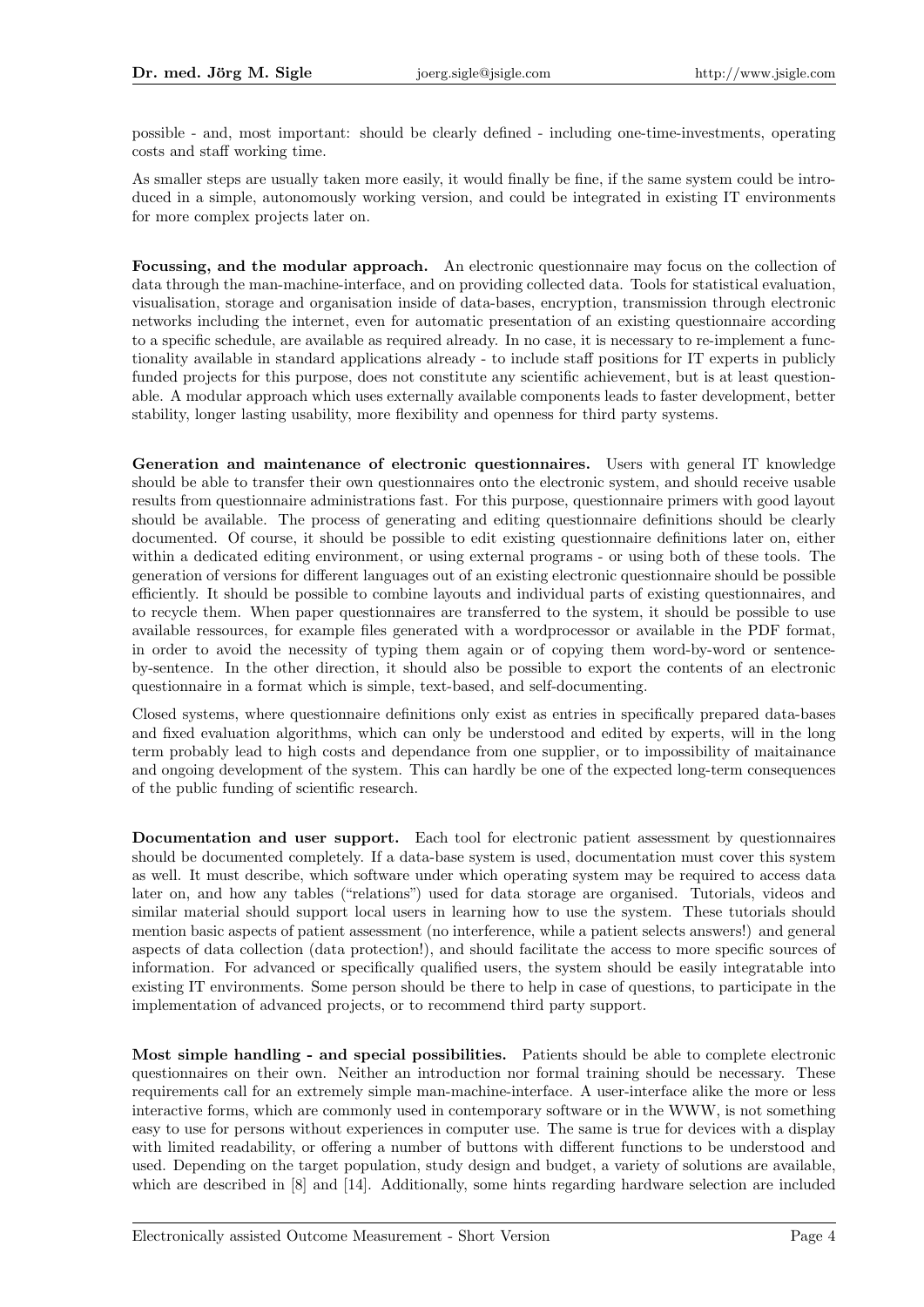there. In this text, features and possibilities of the current QL-Recorder using AnyQuest for Windows are described, which make this tool especially easy to handle and very universally usable.

The graphical user-interface of the system resembles the handling paper and pencil very closely. One question is presented at any one time, it offers answer fields or analog scales, or images which can be checked. The behaviour of answer fields can be determined in a variety of ways, for example to allow or to prohibit multiple selections. Question layout can be designed freely, but it is recommended to keep it simple and to use large fonts. Colours, images, audio signals or voice (and music) recordings can be integrated. Free text entries can be processed.

The following selection of already implemeted possibilities shows special requirements learnt from practical use: hiding of all control elements which are not required by patients; step-wise reduction of available menus by configuration; answering of a question by only clicking at an answer field or a point on an analog scale once; simple possibility for correction; optionally displayable fields for "can-not-answer"/"don't want to answer"; additionally appearing questions asking for the reasons for this; special processing of shortly following clicks, to compensate for touch-screens delivering noisy signals without puzzling patients; configurable option to automatically position the pointer to a standardised position, to avoid a tendency towards the position of the last answer; configurable option for patients to go forward or backward within loaded questionnaires, or alternatively, automatic proceeding to the next question after each given answer; interactive presentation or omission of questions or modules, also including the link-in of external programs at any point in time and communication with those; provision of various different configurations available on a single hardware system, which can store data in separate places; support of language specific character sets (for example, Greek, Kyrillic); configurable colours, fonts, display of images (also as background); support of talking questionnaires or background music; automatic adjustment of questionnaire elements according to the used screen size; support of arbitrary input- and pointing-devices.

Electronic questionnaires which a user of this system can genarate on his own, by simply defining their contents, automatically inheritate all these possibilities.

Beware of dead-ends! A new electronic system must not, as the paper questionnaire which it shall replace, constitute a dead-end for data. Instead, it should provide collected data in an open way and be able to communicate with other systems. At the beginning, an immediate, practically useful applicability can promote its acceptance by physicians and patients. A QL-Recorder, for example, can calculate the results of a questionnaire administration on its own and generate a printout, including a graphical presentation of the patient's course over time in each assessed dimension. This can immediately be used to evaluate the success of a treatment in the individual case, and to improve the doctor-patient communication.

On the opposite, however, it also can bring together data collected by arbitrary researchers at arbitrary points in time, by "pressing a single button", and bring them into a format appropriate for statistical analysis (for example using SAS, SPSS, Excel...), and export them. Finally, it can be integrated seamlessly: An external program can define via an ASCII-configuration-file, which questionnaires shall be loaded for a session, and which configuration settings are to be used for it. During the recording of the patient identification, during calculations of conditional branching formulas and questionnaire results, and after the session has been completed, AnyQuest can call arbitrary external programs, exchange data, and use their results. This enables you, to verify, complete, or reject an entered partial patient identification using an external data-base. Or, to retrieve it from a chip-card completely. The process through a questionnaire presentation can be changed according to answers just given as well as after looking up earlier results. Collected data can be transferred to external programs, which may carry out arbitrary computations; AnyQuest can include their results into its questionnaire results. Immediately after a questionnaire administration has been completed, an external program can be notified and asked to process the newly available results. It may process them in any way, transmit them, enter them into a data-base - for example the one providing your electronic patient file or your tumor documentation system and so on.

AnyQuest itself, however, does not require a data-base: it stores data as ASCII/ANSI text files, which are clearly human readable, self-documenting, and can be transferred to arbitrary platforms using arbitrary communication protocols (through the Internet, as well)<sup>1</sup>. The format supports arbitrary questionnaires,

<sup>&</sup>lt;sup>1</sup>The XML-format is currently getting en-vogue according to some similar characteristics.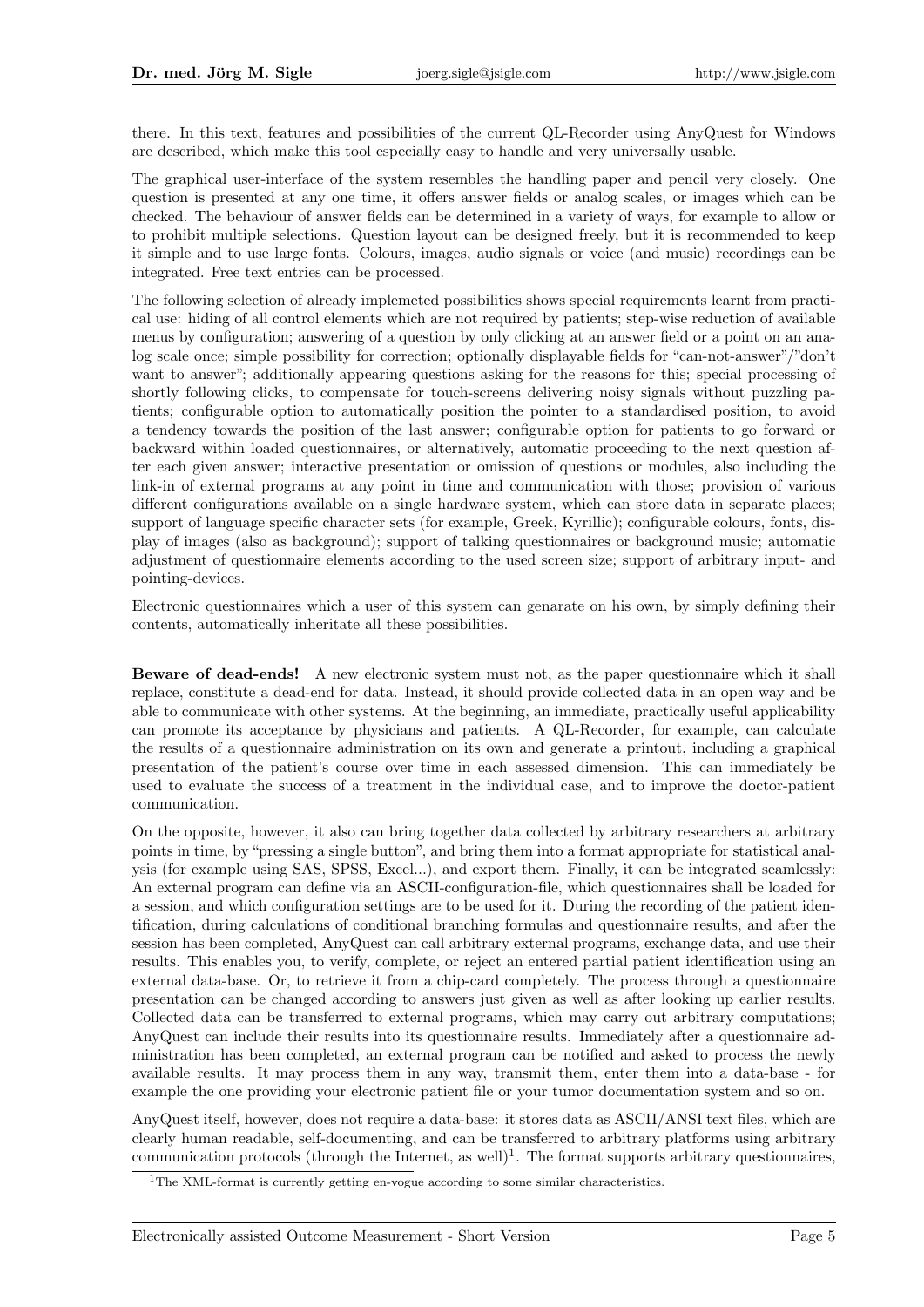allows for future expansions, and contains some features which simplify later data processing with external tools. For programmers, it is very simple to transfer such a file into any given target format, if required, for example into the HL-7-, the BDT- or the XDT-format.

Available services of the operating system or external software can be used transparently to implement acces control, on-the-fly-encryption on disk- or file-level, or storage and provision of collected data over local or wide area networks.

Using this approach, each step after the data collection itself, which implies data transfer or data processing, can be left out or occur in a delayed fashion, which can be especially desirable for de-central data collection and non-persistant communication links to central servers. In a simple configuration, the system can be installed completely without any knowledge or infrastructure from the area of data-bases, and immediately be used in a productive fashion. In the other extreme, it can receive questionnaires, multimedia elements and configurations from any existing data-base system, and exchange raw data, decisions, and calculated questionnaire results. To integrate it into future projects, only the smallest links between external systems and the QL-Recorder software must be prepared. As it communicates completely by exchanging data files and calling external programs, there is no dependence from special functions of a simple operating system environment or certain networking protocols. The on-line-help includes the documentation of all file formats used by AnyQuest, of its communication abilities, and hints regarding automatic or manual transmission of data as well as their processing by other software. Example programs are available upon request.

Contents to be stored. For each questionnaire session, the following data should be stored: Source software and version; place and/or institution of assessment, and/or investigator; time of assessment; patient identification, type and level of detail according to individual requirements. Moreover, for each questionnaire used within an assessment, the following data should be stored: Language; version; other meta-data; raw-data from the assessment; computed results; other data.

Multicenter data collection and meta-analyses. For meta-analyses and inter-study evaluations, it would often be helpful to be able to access original data of various authors after some years. Projects of this type must fail, if original data are not available any more, or only in files with too little documentation, which can only be read with specific software (which may not be available any more). The format which AnyQuest for Windows uses for its files, enables you at any point in time, to join arbitrary files from arbitrary questionnaire administrations where arbitrary questionnaires were used completely automatically to a single table, just by chosing one menu option. This table can afterwards be used for statistical analyses (for example, meta-analyses, cross-validations...) and can be imported by arbitrary evaluation software. In this process, all desired types of information are automatically transferred from the original questionnaire result files into the generated table.

Communication of collected data. Should a communication or central storage and evaluation of decentrally collected data be desired, at least the following ways could be used: Sending them on physical media, for example floppy disks; direct communication link with the central server; transmission via the Internet; administration of the questionnaire over the Internet with immediate data storage on a central Server. In this process, all Internet or LAN protocols can be used (including ftp or e-mail). Simple, open standars should of course be preferred over proprietary protocols. When patient data are sent over public networks, they must be encrypted. Alternatively, Virtual Private Networks can be implemented over public lines.

In any case, the preparation of data for transfer and the transfer itself, including encryption and the connection to a central collecting site, can either run manually or automatically. Larger expenses for user training<sup>2</sup> or for setting up an automatically working structure (and testing it thoroughly) are only justified, when a project involves regular transfer of data. For a single or rarely occuring data transmission to a study center, manual copying of data onto a disk and manual mailing as a registered letter may not be the currently most en vogue, but probably the most simple and thus the best way. Should the

<sup>2</sup> ...for whom it is usually more than trivial, to export a few records from a data-base and/or to pack a few files using ARJ or WinZIP and a password for encryption, and who usually do not even know what a "directory" is and where their packed data have finally been stored...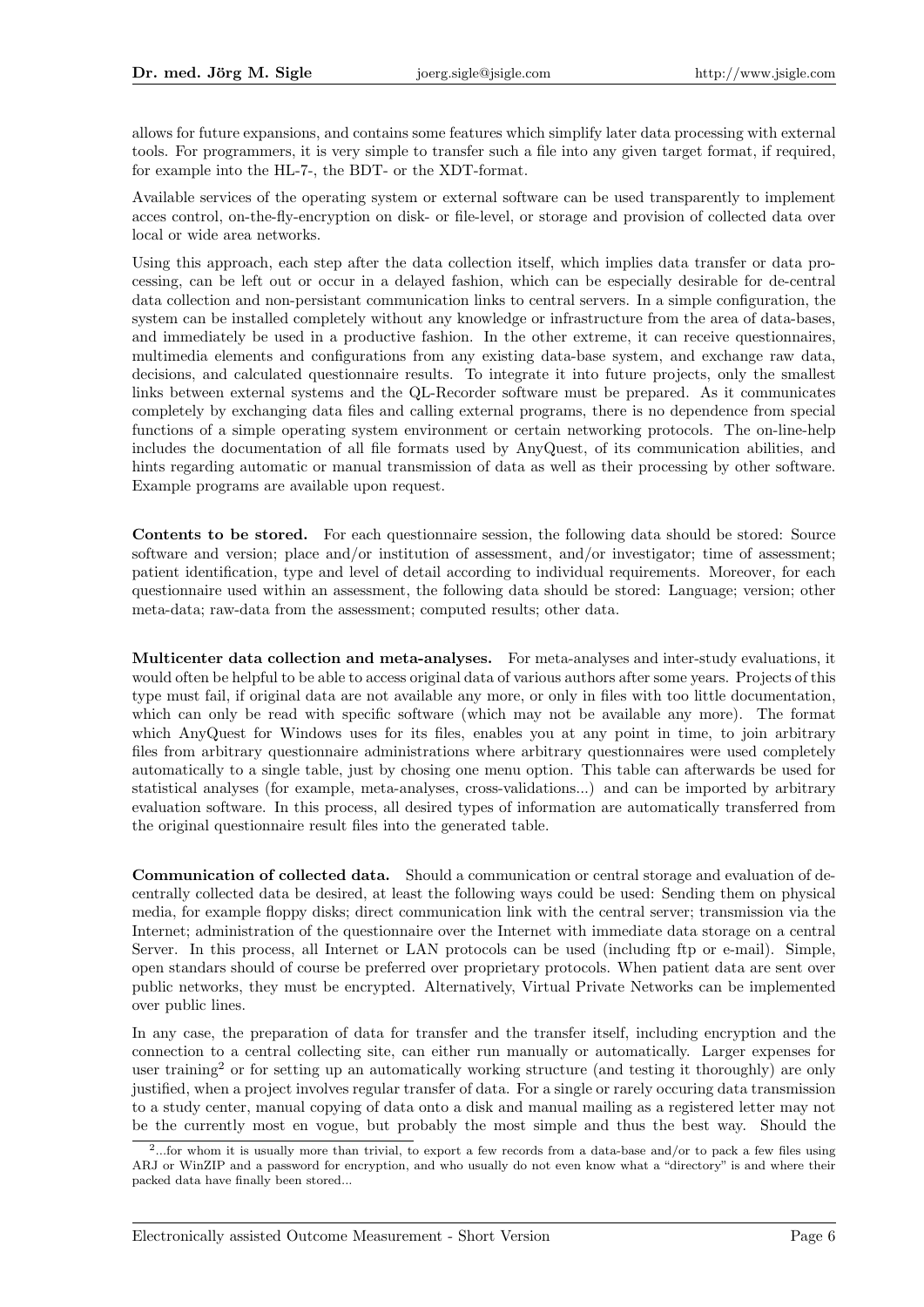QL-Recorder have no disk drive, data can be transmitted via the infrared-port, for example to another laptop, or wireless networking cards can be used. In any case, incoming data from arbitrary sources can be processed on a target server automatically, and, if required, be provided to the outside again. The chosen concept should be designed or reviewed by a person who has some competent theoretical knowledge as well as practical experience and knows up-to-date sources of information regarding security in information technology[23].

AnyQuest for Windows offers flexible options for communication which will still be usable in the future, because it only generates clearly readable ASCII/ANSI files and it can call arbitrary external programs or scripts for their processing.

Data protection and patient identification. Data protection includes both, protection against unauthorised access, and ensuring availability. Thus, electronic Outcome Measurement has to be accompanied by a backup strategy<sup>3</sup>. Data protection regulations do not apply to electronic data processing environments alone. In paper based environments, they are just regularly grossly violated, for example in the typical trolley used in ward-rounds.

According to applicable law, patient data are medical data, which can be associated with the individual to whom they are related immediately. If files are generated to store data related to individuals, this may be obligatory to be reported in advance. Details can be found in the respective data protection regulations of individual countries and in European regulations. Files resulting from the collection of patient identification data together with outcome data, are probably patient data related to individuals. One should carefully consider in advance, which patient identification should be available directly connected to outcome data. An anonymised patient identification code, which is connected to a patient only by an externally locked-up list, may constitute a rather secure approach. If the printout showing results of the QL measurement shall be collected inside the patient's file, initials and date of birth or a special identification code, known only inside the hospital, are usually sufficient. On the other hand, it may be necessary to collect the full name and date of birth, as external lists are not feasible. Or, a special identification code may be needed which is of guaranteed long-term specificity for an individual patient. It may be useful to design a reasonable solution together with competent specialists, for example the local person in charge of data protection issues. It may be useful or recommended to have patients express their agreement with data storage and document this in writing.

Selection and configuration of the operating system. Without license costs, the free operating system Linux offers stability, data security and reliable, efficient configurability. Microsoft Windows applications can, for example, run under WINE, when the required know-how is available and local hardware (for example, a touch-screen), is supported. If a sufficient budget is available, Windows NT or Windows 2000 can also offer relatively secure and relatively stable environments.

A restricted account should be defined for patient assessment. Another account may be provided for supporting staff; an account with administrative rights should not be in reach of anyone without expert knowledge of the system. Even a system with Windows 9x or Windows 3.x can be secured: With suitable tools (for example, X-teq X-Setup) or by manual entries in the system registry, access to drives and directories is restricted, the Active Desktop is switched off, certain entries in the Start-Menu are removed. As the usual login dialogs in Windows 9x can be surpassed by pressing ESC without any password, the desktop and Start-Menu of the account which is reached then must be restricted as far as possible, too. A floppy disk drive can be removed or deactivated, an infrared-port should - depending on local requirements - be deactivated generally or inside the patients' account. Icons for system configuration through the Task-Bar should also be removed. If an extreme level of security is desired, or Windows 3.x is used, all files that might be used to display data, can be deleted (for example, any editor, any word processor and so on), but this also restricts the usability of the system for other purposes, should be well planned and well documented. As the QL-Recorder allows to enter patient identification at the screen, usually pen-computers without a keyboard can be used, further reducing the room left for abuse.

Especially when mini-pen-computers are used for patient assessment, precaution should be taken against results of a lost device. For this purpose, data can either be stored immediately on a central network server, or they can be transferred to another device manually after every few sessions. If a QL-Recorder

<sup>3</sup> ...as only with our modern tools, sooo many sooo valuable data can be destroyed sooo fast and sooo easily.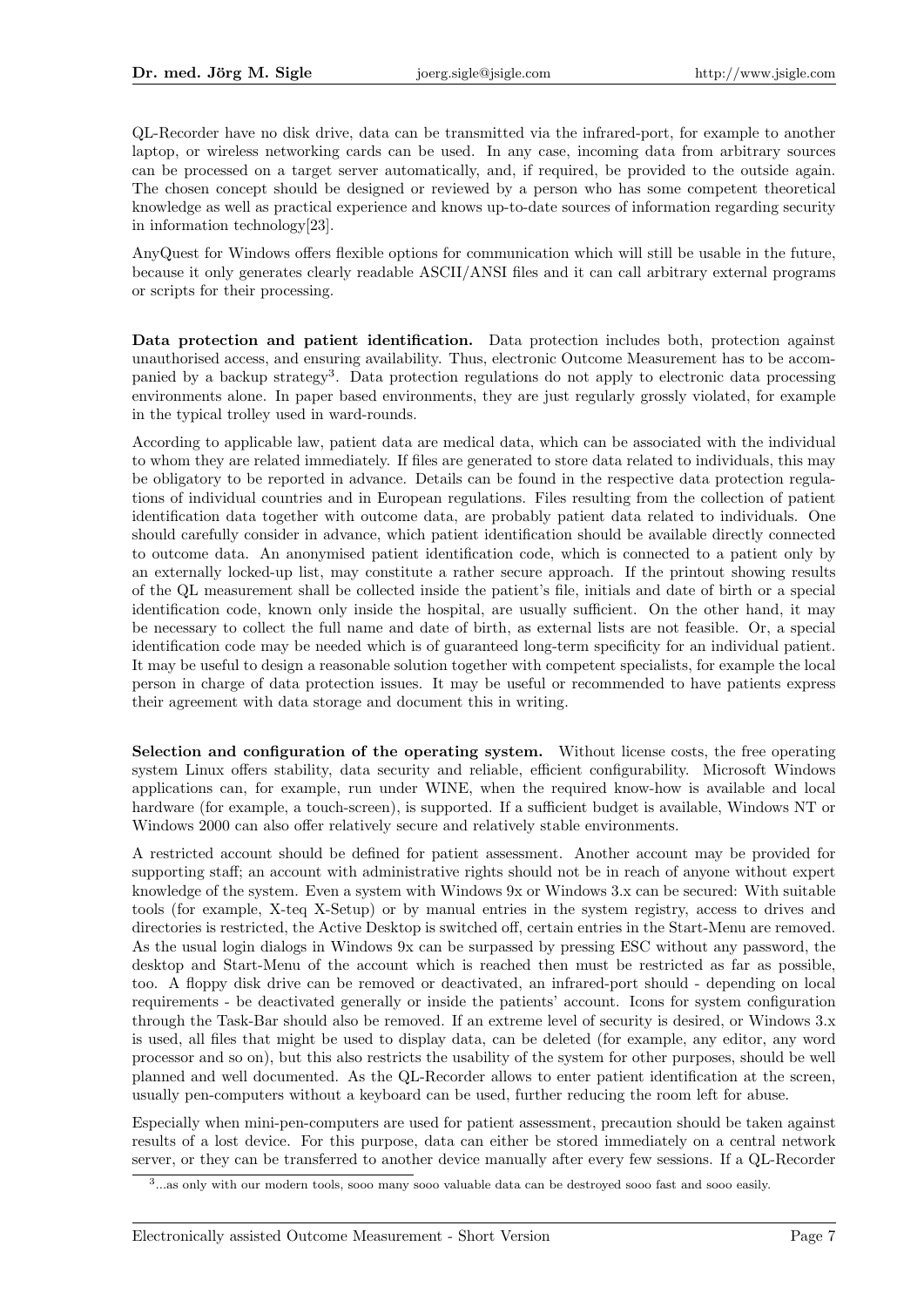shall be integrated into a clinic network, for example, to use a network printer or a fileserver, this connection can and may only be made in co-operation with locally responsible IT staff. They can also assist in obtaining required operating system licenses at the lowest cost, depending upon local licensing policy and available licenses. In wireless networks, encrypted connections should be used<sup>4</sup>. Configuration examples are available on the WWW-site of the QL-Recorder.

If a system cannot be configured with minimal security, nobody should be granted access to this system without careful supervision.

Future platforms. In the future, questionnaires may be available, which are for example displayed through a mobile phone with a little screen and limited computing power. Currently available devices, however, cannot be used by patients of any age, even with limited visual capabilities, or without any training. If solutions are newly designed on such platforms, the implementation should use as general standards as possible (Java as programming language, ASCII/ANSI files for data storage and exchange, Postscript for printing and graphics, data storage compatible with existing systems). An implementation of AnyQuest for Java was already started with the aim to make available questionnaire definition files usable on future platforms, where collected data can be stored through an encrypted SSL link directly on the server from which the questionnaire was received - both questionnaire definition files and result files use the same format as with AnyQuest for Windows.

Copyright and rights to use. Available paper questionnaires are often protected by copyrights; several authors collect user fees. It can be discussed, in how far a copyright extends to electronic versions of paper questionnaires - the electronic version could be regarded as independent work, written in a language of its own - and in how far results of publicly funded research activities should be available for use by the public who paid for it [22]. To allow for a constructive co-operation with authors of scientific questionnaires, however, each user of electronic questionnaires should review the conditions for use of any given scientific instrument, which he intends to use, and obey these conditions. Sources of information can be found at [8] and [12]; a MedLine- or WWW-recherche may also help.

Validation of electronic versions. When a paper questionnaire is transferred to an electronic system, most often, some minor modifications are necessary. For example, the patient might be asked to "select an answer", instead of "checking" or "encircling" it. Introductory phrases like "During the last week...", which are printed once for a whole list of questions in a paper questionnaire, can be displayed with each individual question in the electronic version. Numeric codes for individual answers are usually printed in paper questionnaires, to ease their evaluation. Of course, these need not to be visible in electronic questionnaires. Usually, layout and clearity can be improved when a questionnaire is transferred from a paper to an electronic version. Interactivity can contribute to the improval of data quality, and, at the same time, enable us to be more respectful to a patient's feelings, for example, when a breast cancer patient is asked first, whether she has been sexually active, and only if she answers "yes", she is asked, whether, as a consequence of her disease, she found this less satisfying. However, these possibilities can generally influence the contents of collected data. Because of this, one should consider carefully, whether a new validation of the electronic version would be necessary, before one includes such functional upgrades. Using the QL-Recorder, I examined results for the QLQ-C30 in the electronic version accordingly, and found no systematic differences compared to the paper version. Clinical validity of the data collected with this system, could be demonstrated easily and impressively  $[8]$ .

The questionnaire library of the QL-Recorder offers a selection of questionnaire definition files [12]. Each file includes copyright- and literature-references which cannot be deleted.

Electronic versions of the EORTC Quality-of-Life-Questionnaire (QLQ) [17] core and some modules are made available in co-operation with the EORTC Quality-of-Life Group. For the core questionnaire, a collection with reference values exists on CD-ROM [18]. The questionnaire definition files for the

<sup>4</sup>Setting up such a network, is nowadays almost trivial, so if some companies ask for DM 2.500,- per day for each of two staff plus expenses, this seems questionable. Especially, as a computer journal noticed recently, that a *large* clinic in Hannover used a wireless network which was quite open to the outside, due to specific technical features of one of the devices which such a company installed for the above price.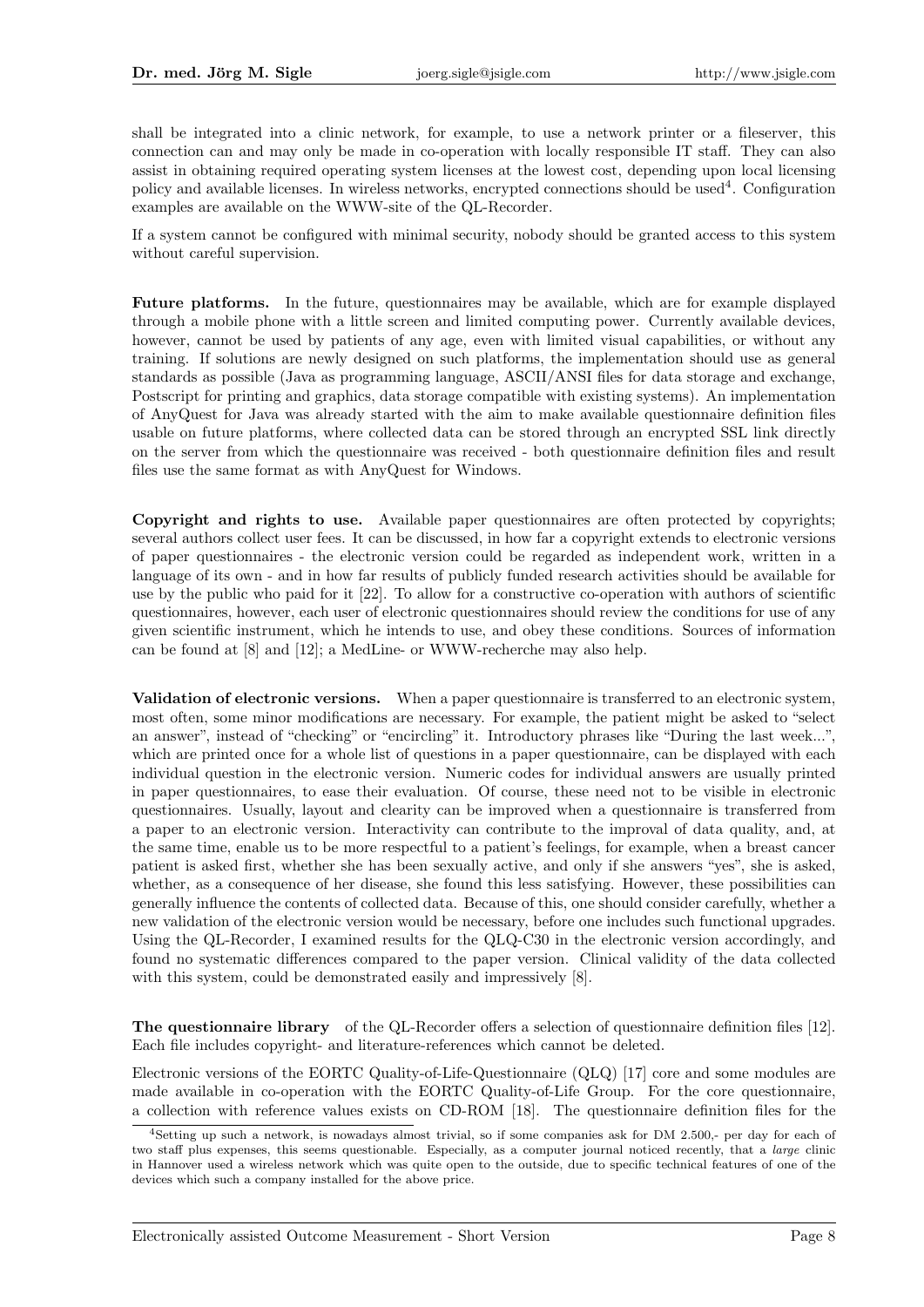SF-36 [19], a widely used questionnaire for general use, includes an external calculation modules, which implements the algorithms given in the user's guide, including the comparison with a reference population and the computation of normalised scales. To demonstrate technical possibilities, a complete talking version of the SF-36 was generated. The example of the Quality-of-Well-Being-Scale shows, how a quite demanding interview with relatively limited acceptance [20] can be developed into a self administered questionnaire [21], and finally to an easily usable electronic version [12]. The IBSQOL [13] is an indication specific questionnaire, which is provided by GlaxoWellcome plc. as eIBSQOL in currently 19 language versions, including Greek.

#### 3 Non-technical requirements for Outcome Measurement

How do new ideas come into the world? And, why do they sometimes not come at all? The following paragraphs may apply specifically to the situation in Germany: Currently, we do not feel the limits we can reach technically or intelectually, but limits in the creative imagination of potential users, limits between the different worlds in which administrative staff, physicians, patients and politicians live, or limits of budgets which are obstacles to actual synergisms. New ideas and approaches are responded to with: "We have never done it that way!" and "We have always done it this way!"

Modern tools do still appear in hospitals. Slowly, and in the administrative area, first - as the bulge of data generated there enforces their use. At the same time, workload for medical staff rises: as always, treatment is documented for medical purposes on paper, and recently, additionally, for administrative purposes in the electronic way. But alas, examples for better solutions have been there for more than 14 years [15]! But why not everywhere? One possible explanation: As long as the working power of assistant physicians is available in de facto unpaid overtime, the working power of "Physicians in practical training (AiP)" for 2/5 of regular compensation, the working power of trainees in patient care and of civil servants almost and the working power of students in the "practical year (PJ)" and doctoral students completely free of cost, which can be used to locate one or another patient file manually, or to flip through the ICD-10 manually, but no-one of these persons asks for MedLine, well designed IT applications in medicine appear to be superfluous and unable to compete: it remains simply more expensive than the human worker.

Costs  $+$  Benefit = Transparency. A special problem are costs which occur in a hidden way: if patient care is sub-optimal because of too tired or deficiently trained staff, or because of missing Outcome Measurement data. They occur immediately, if medical ressources are used up without need, and in a delayed fashion, when the results of sub-optimal treatment or consultation appear. To obtain clarification, all ressources - including working power - must be accounted for exactly as they are consumed. Thorough studies, asking which medical measures are how effective, but also, how beneficial<sup>5</sup> [1], and who delivers them in which quality, should be requested, performed, and also paid for.

The neutral (naive? despaired?) patient may wonder, why politicians, payers of expenses, physicians from different specialties and lay healers argue, which measures should be reasonable, approved - and, most important: reimbursable! If costs and benefits would not remain something that may be diffusely felt, but become quantifiable and associable to their specific causes, this could contribute to such politically or financially motivated discussions giving way to scientifically founded therapy decisions. Such a gain in transparency should finally be the motivation for any kind of Outcome Measurement.

The research question. In addition a clear motivation to investigate the benefit of medical measures for patients, a reasonable QL-measurement requires a clearly defined research question. Here are some examples: "How do individual patients' physical function or pain change under their individual therapy?" - Here, QL-measurement is used as an examination in the individual patient to obtain an objectivized parameter for therapy-monitoring, a similar approach to blood-pressure-measurement. Or: "From all our patients, can we isolate subgroups, who show a special benefit with regard to parameters like physical function, pain, overall psychological condition?" - Here, QL-measurement is used to investigate a group of patients in order to evaluate and optimize a therapeutic offer.

<sup>5</sup>After a critical assessment of existing studies, one might often doubt the proven effectiveness for several measures...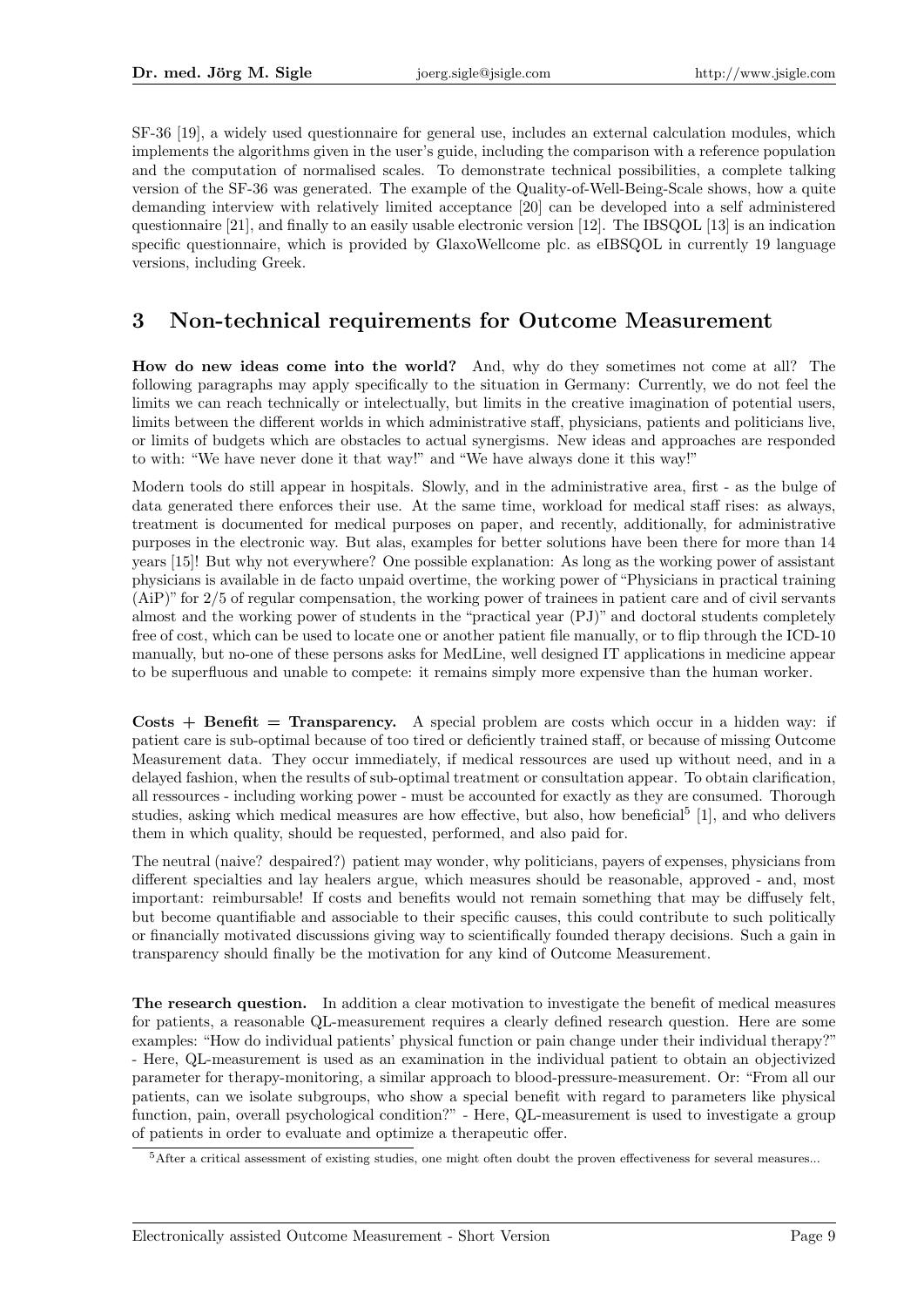Acceptance by patients and medical staff. According to our own experience, the sentence "We would like to ask you, how you feel according to your own opinion, and not only according to your doctor's opinion." - luckily and sadly - gives us a patient complience beyond 90%. Of course, a prerequirement for this is, that the meaning and importance of Outcome Measurement are communicated to the patient consistently, positively and understandably.

Staff training. Before Outcome Measurement is performed within a project, it is necessary, to train involved staff. The meaning and importance of collected data for the quality of patient care and for the individual patient need to be communicated. And, that QL-measurement is an examination alike any other.

Staff must get experienced in the use of the applied technical tools<sup>6</sup>, no matter whether paper based questionnaires or electronic tools are used. In any case, they should be able to help the patient in a competent way. Before confronting patients with a tool that is a complex thing inside, staff should practice this action in repeated role plays among themselves. Exactly as with taking blood samples, a questionnaire administration must be carried out reliably and in a high technical quality, if it is medically required - be it to assess the course of an individual or to evaluate medical measures within studies. Exactly as with measuring the blood pressure, tools to perform routine QL-measurement are available; and exactly as with measuring the blood pressure, physicians must now learn to use the results in the individual case and for strategic decisions on therapeutic concepts. This requires a longer process of gathering experience and of looking at results of both individuals and clinical studies.

As a beginning of this learning process, the fundamental difference between surrogate parameters (blood pressure et al.) and real outcome parameters (survival time, quality of life) should be communicated and understood among all medical professionals.

Nomination of support who can be reached. Competent people should be ready to answer technical or content related questions, and they should be well known to co-operating staff and well reachable.

Working infrastructure. Before they are used regularly, technical installations should be tested with some simulated and some real patients, also involving real staff, and, if required, should be optimised. For each technical subsystem one should assess, how crucial its function is for the whole system, and in how far it should be tried to ensure its fail-safe operation. Examples for reasonable measures include the provision of multiple redundant workplaces for patients, or the provision of a spare tank for an ink-jet-printer, when printouts are going directly to the patient file.

It may be reasonable, to provide a few copies of the used questionnaire on paper, to be able to collect data on this medium in exceptional situations, independently of the availability of technical equipment at a given place or time.

Good organising and tight feedback. Especially when introducing routine QL-measurement, it is necessary, to support the good quality of data collection by organising measures. These include: exact description of the studied patient population and indications; exact description of available examination methods; design and communication of a schedule with interim goals; early co-ordination of all elements with involved staff; training of all staff; information of patients about reason for and practical aspects of the examination; tight controlling, whether all planned patients are examined; if yes: information of staff about patient registration rates, reactions from patients, quality and contents of results; if no: identification of source and reasons for lost patients and discussion with staff.

If a paper based patient file is used, a result printout placed into it can inform staff whether a patient has already completed a questionnaire. If a complete assessment in all patients is planned, staff can be instructed to send all patients without a printout (and without a notification, that the patient rejected the participation in the study) to the QL-measurement. If patients do not want to or cannot participate in the assessment, reasons must be documented and examined.

<sup>6</sup>"Get experienced" also includes formal training regarding basic principles of using graphical or other locally available user interfaces - administration representatives might want to ask the other end of IT hotlines, on which level of computer knowledge most of the problems and their solutions are sadly located.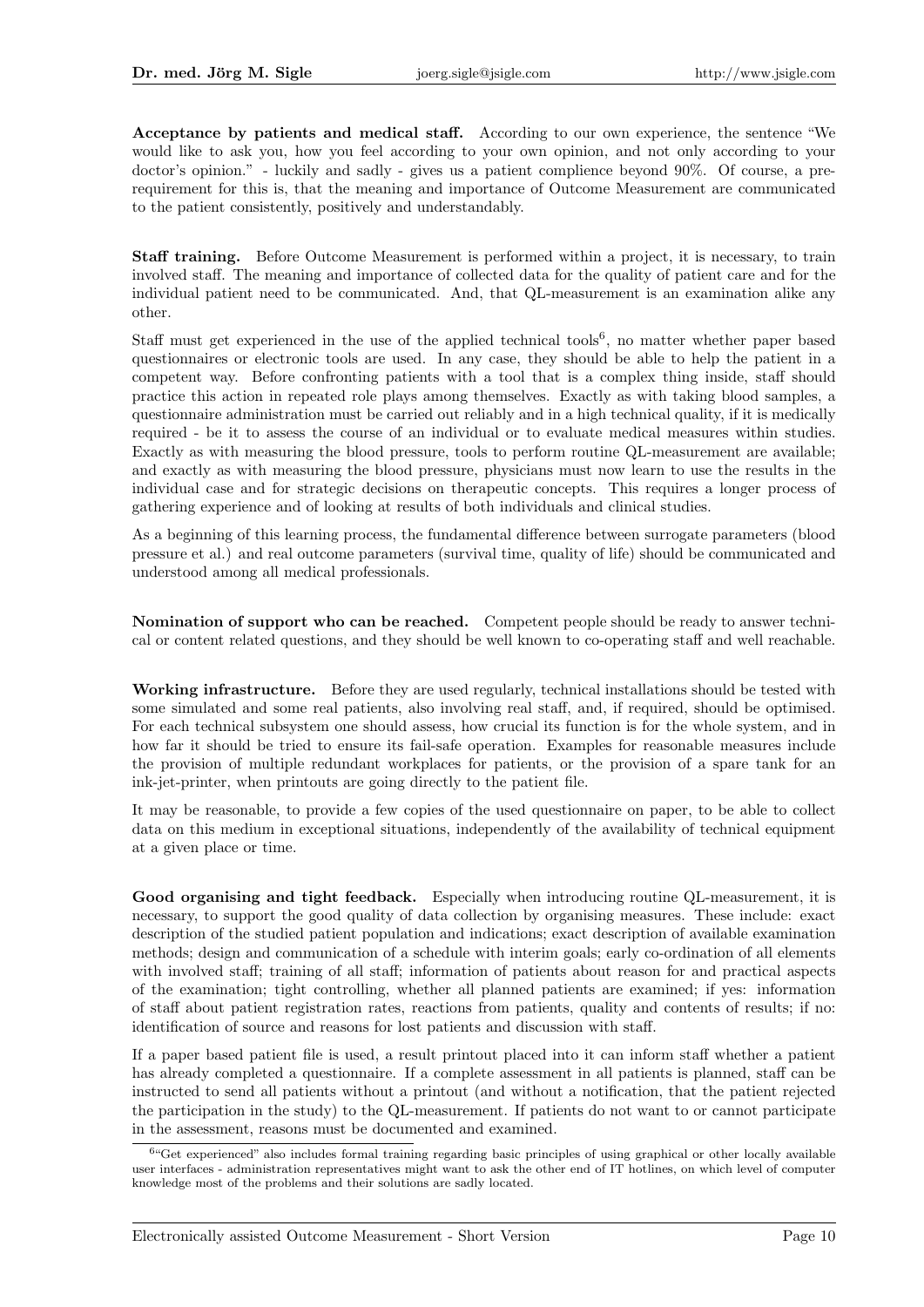As most important reason for missing data, we identified a lack of staff compliance [8, 10]. Missing data result especially: if out-patients visit special examination rooms directly instead of going to a central reception, while peripherally working staff do not know that all (or special) patients should attend one special examination; and if in-patients are released or moved to another ward without sending them to the final QL-measurement before. In both cases, mechanisms and results are identical: a staff member fails to inform a patient about the scheduled examination (whichever reason he may have), the patient is not available anymore for this examination later on, data are lost. As described above, this leads directly to less clear study results, and indirectly to a waste of ressources and thus to a lower quality of patient treatment and care.

Budget and society's attitudes. The requirements described above cannot (or only for a very limited duration, if there is a large personal contribution of participating individuals) be met, unless dedicated ressources are allocated to Outcome Measurement. In reality, in the short term, (model-)project funds are used, or the board of a clinic expects an advantage from their ability to prove the benefit of their medical offers and finances the necessary investments. In the long term, the examination should be included for reimbursement into existing honorarium- and billing keys.

Accordingly, diagnostic and therapeutic measures with questionnable benefit should not be removed from or remain in catalogs of approved measures based upon political decision making, but they should be approved and reimbursed exactly if at the same time, at which such a measure is provided, its benefit for patients is studied using valid instruments. This suggestion is warranted first, because QL-parameters can help to evaluate the course of a disease in an individual, and, second, because when data from long-term studies regarding the outcome of such measures are available, catalogs with approved measures can be changed in a way, which allows to transfer ressources from less beneficial measures to more beneficial ones. This transfer, however, will be founded clearly upon data describing the benefit of measures, and no more upon opinions or upon opinions combined with data describing their effectiveness, as nowadays.

The potential offered by the new approach is not exactly tiny: it affects all ressources spent by society for our healthcare system.

# 4 Looking back, and looking forward

Since 1993, several users have performed far more than 20.000 questionnaire administrations with the QL-Recorder. The tool was used for routine measurement of quality of life in a variety of clinics and doctors' offices, in in-patients and out-patients, as part of tumor documentation with data transfer into several documentation systems, in clinical studies, during the development and validation of questionnaires for children and grown-ups, for external assessment of patients by medical staff, for widespread provision of an indication specific electronic questionnaire including automatic result computation within a user-specific software package as a new service in addition to a new drug, and even to present questionnaires to patients to collect data for strategic decisions in the health market. An overview with more detailed information regarding different projects and literature references is given in [14].

In these projects, data were collected, which cannot be found in literature from patient populations of comparable size or with comparable quality. The technical solutions that were used are extremely cost effective and have proven to work reliably. Patients' compliance was superb; patients of any age did not have any difficulties to use the QL-recorder. Doubts regarding the feasibility or sub-optimal compliance in medical staff, instead, appeared to be the primary obstacle. The complete assessment of defined patient groups shows not to be a medical or technical, but an organising problem, which can exclusively be solved by immediate availability of collected data and result calculations provided by an electronic questionnaire. Collected data were, as far as respective evaluations are available, reliable, obviously clinically valid and technically processable. These experiences show, that routine QL-measurement is technically perfectly feasible, accepted well by patients, and delivers meaningful data.

At the moment, a formal co-operation with the EORTC Quality-of-Life Group is initiated, which shall improve the availability and spreading of an electronic version of the questionnaire developed by this group, and ensure the high quality of this version in the long term.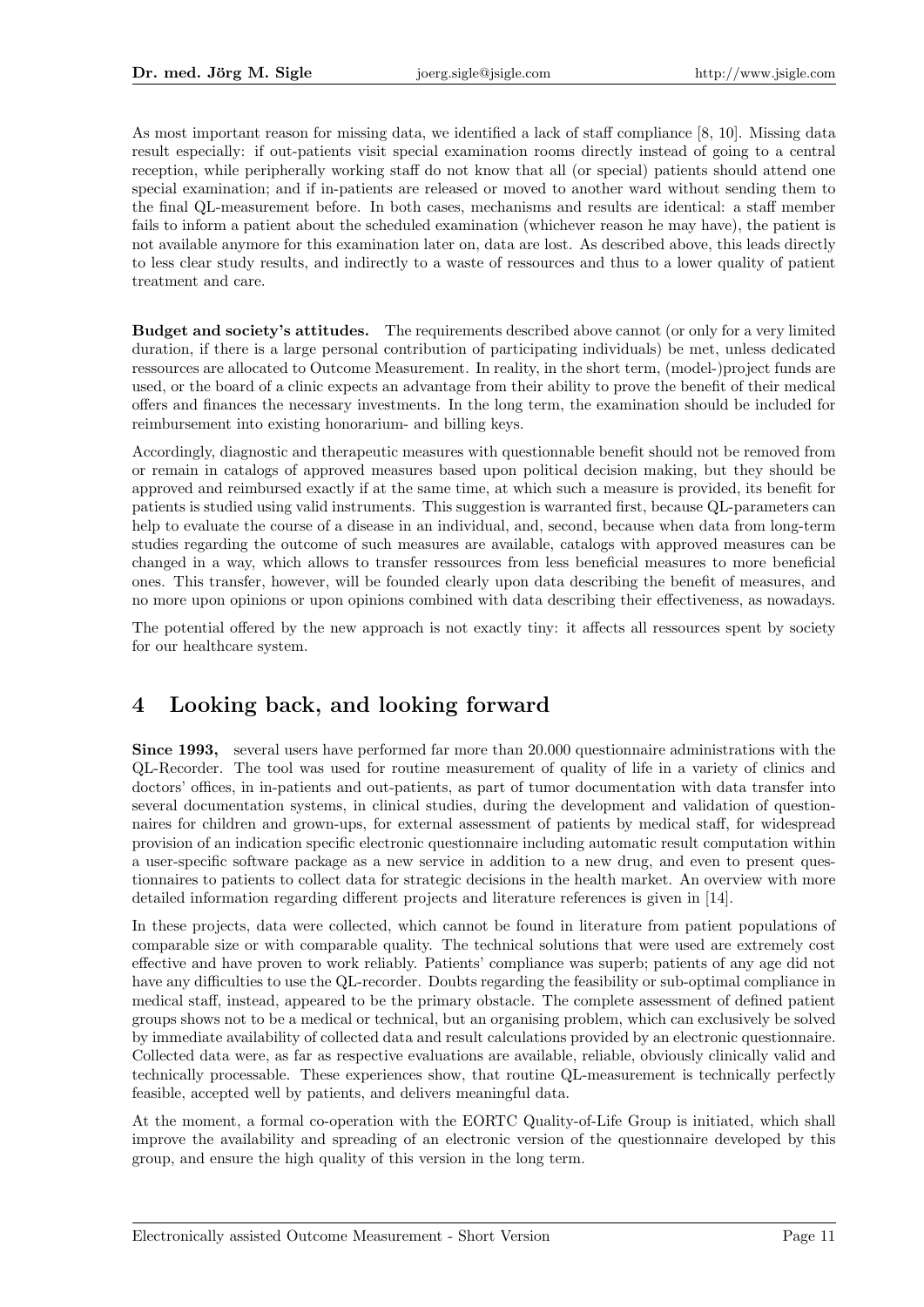Patient assessment and data evaluation as a professional service. One can imagine, that presenting questionnaires to a patient, planning and preparation of studies, and evaluation of collected data, may be offered as a professional service in the future. In the technically related area of market research, such offers already exist. In the medical field, special consideration is required for data protection, the medical profession's obligation to remain silent about patients' concerns, for obeying standards of Good Clinical Practice where applicable, and for the scientific quality of selected questionnaires used and prepared analyses.

As far as the QL-Recorder is concerned, ressources and information are available to enable interested third parties to set up their own offer of professional services anywhere between preparation of infrastructure and complete planning, performing and evaluation of QL-measurements. The WWW-site shows information about users who'd be interested to share their experience with others, and about already available sources of user support.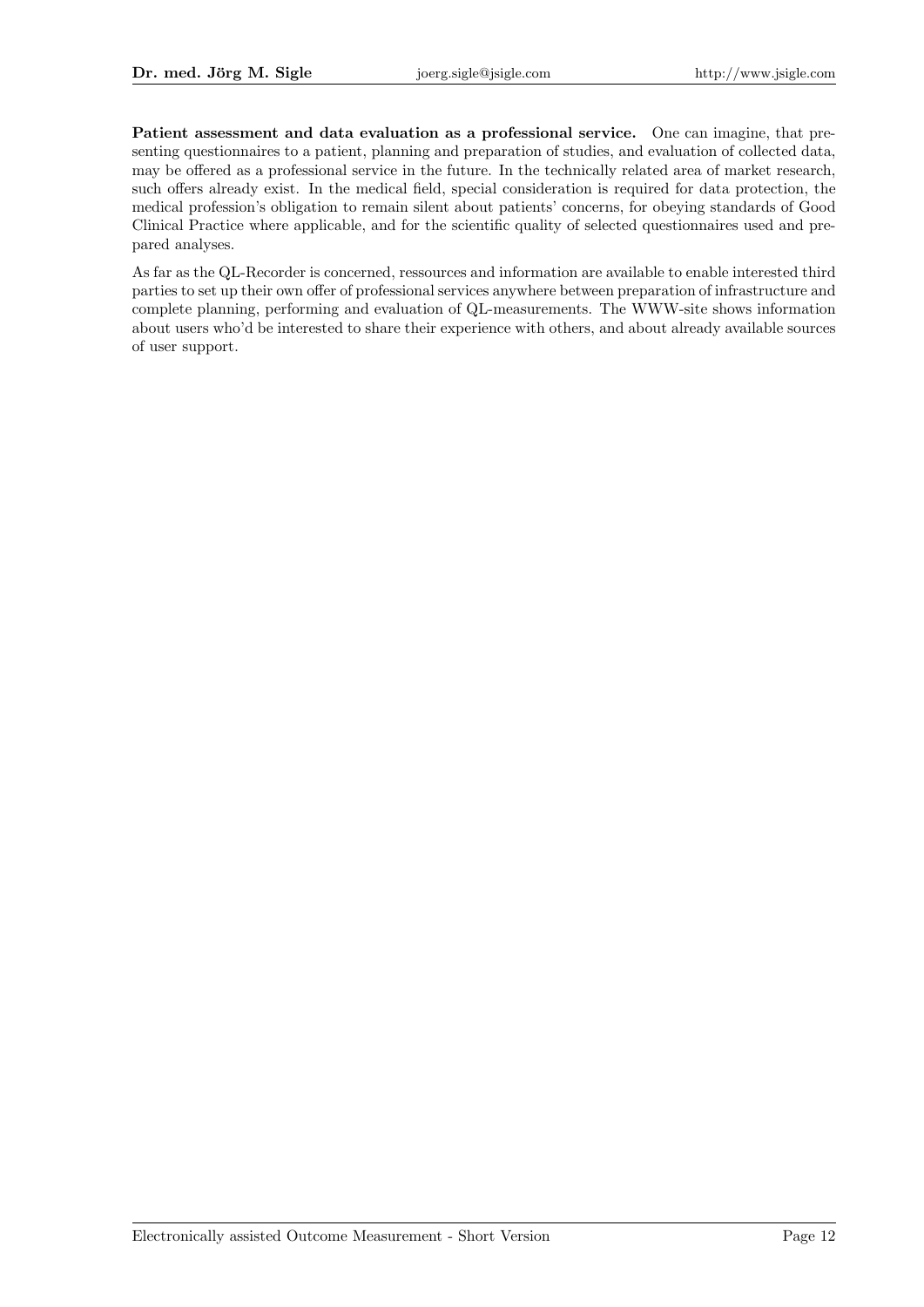#### References

- [1] Die WWW-Site der Cochrane-Collaboration: http://hiru.mcmaster.ca/cochrane/cochrane/cc-broch.htm
- [2] Sacket DL, Richardson WS, Rosenberg W, Haynes RB: Evidence-Based Medicine How to practice & teach EBM. Churchill Livingstone, New York, Edinburgh, London, Madrid, Melbourne, San Francisco, Tokyo 1997
- [3] in [2], Table 3b3.2, Seite 138
- [4] Australian NHMRC National Breast Cancer Centre: Clinical Practice Guidelines for the Management of Early Breast Cancer; Second Edition, 1999. Im WWW abrufbar unter http://partners.health.gov.au/hfs/nhmrc/publicat/synopses/wh28syn.htm
- [5] Osoba, D: Measuring the effect of cancer on quality of life. In: Osoba, D (Hrsg): Effect of cancer on quality of life. CRC Press, Boca Raton, 25-40, 1991
- [6] Porzsolt F: Messung von Lebensqualität Wie und wozu Sie das Wohlbefinden Ihrer Patienten quantifizieren sollten. Der Allgemeinarzt 18: 610-624, Juni 1996
- [7] Researcher's guide to the Choice of Instruments for Quality-of-Life Assessment in Medicine: Im WWW verfügbar unter http://www.qlmed.org
- [8] Sigle J: Praktische Aspekte der Lebensqualitäts-Messung: Routinemäßige Messung der Lebensqualität bei Ambulanzpatienten mit einem elektronischen Lebensqualitäts-Recorder. Promotionsarbeit, Universität Ulm, 1997. Im WWW abrufbar unter http://www.ql-recorder.com/documents
- [9] Sigle J, Porzsolt F: Practical aspects of quality-of-life measurement: design and feasibility study of the quality-of-life recorder and the standardized measurement of quality of life in an out-patient clinic. Cancer Treatment Reviews 22 Supplement A: 75-89, January 1996. Textfassung im WWW abrufbar unter http://www.ql-recorder.com/literat/litsigle
- [10] Holch S: Routinemäßige Messung der Lebensqualität bei stationären Patienten. Promotionsarbeit, Universität Ulm, voraussichtlich 2000
- [11] Die WWW-Site des Lebensqualitäts-Recorders: http://www.ql-recorder.com
- [12] Bibliothek elektronischer Fragebogen fur den LQ-Recorder: Im WWW abrufbar unter ¨ http://www.ql-recorder.com/libquestns
- [13] GlaxoWellcome: IBSQOL Measuring quality of life in IBS. Introducing a new disease-specific assessment package. Erste Auflage November 1999, zweite Auflage Februar 2000, erste deutsche Auflage August 2000, dritte englische uberarbeitete Auflage voraussichtlich November 2000. Kontaktadresse ¨ im WWW verfügbar unter http://www.ql-recorder.com/libquestns
- [14] Sigle, J: Elektronisch unterstütztes Outcome Measurement (Vortragsfolien und ausführlicher Begleittext): http://www.ql-recorder.com/document/general/eomd
- [15] Sigle J, Porzsolt F: When will we have electronic patient files? ESPO Newsletter 11: 7-10, 1996
- [16] Welickowa G: Automated collection of QoL data: a comparison of paper and touch screen questionnaires. J Clin Oncol 17/3: 998-1007, 1999
- [17] Aaronson NK, Ahmedzai S, Bergman B, The European Organization for Research and Treatment of Cancer: QLQ C-30: a quality-of-life instrument for use in international clinical trials in oncology. J Natl Cancer Inst 85(5): 365-376, 1993; Weitere Informationen im WWW abrufbar unter http://www.eortc.be/home/qol
- [18] EORTC QLQ-C30 Reference Values CD-ROM, 1999: erhältlich über die EORTC Quality of Life Group; Kontaktadresse und weitere Informationen im WWW abrufbar unter http://www.eortc.be/home/qol